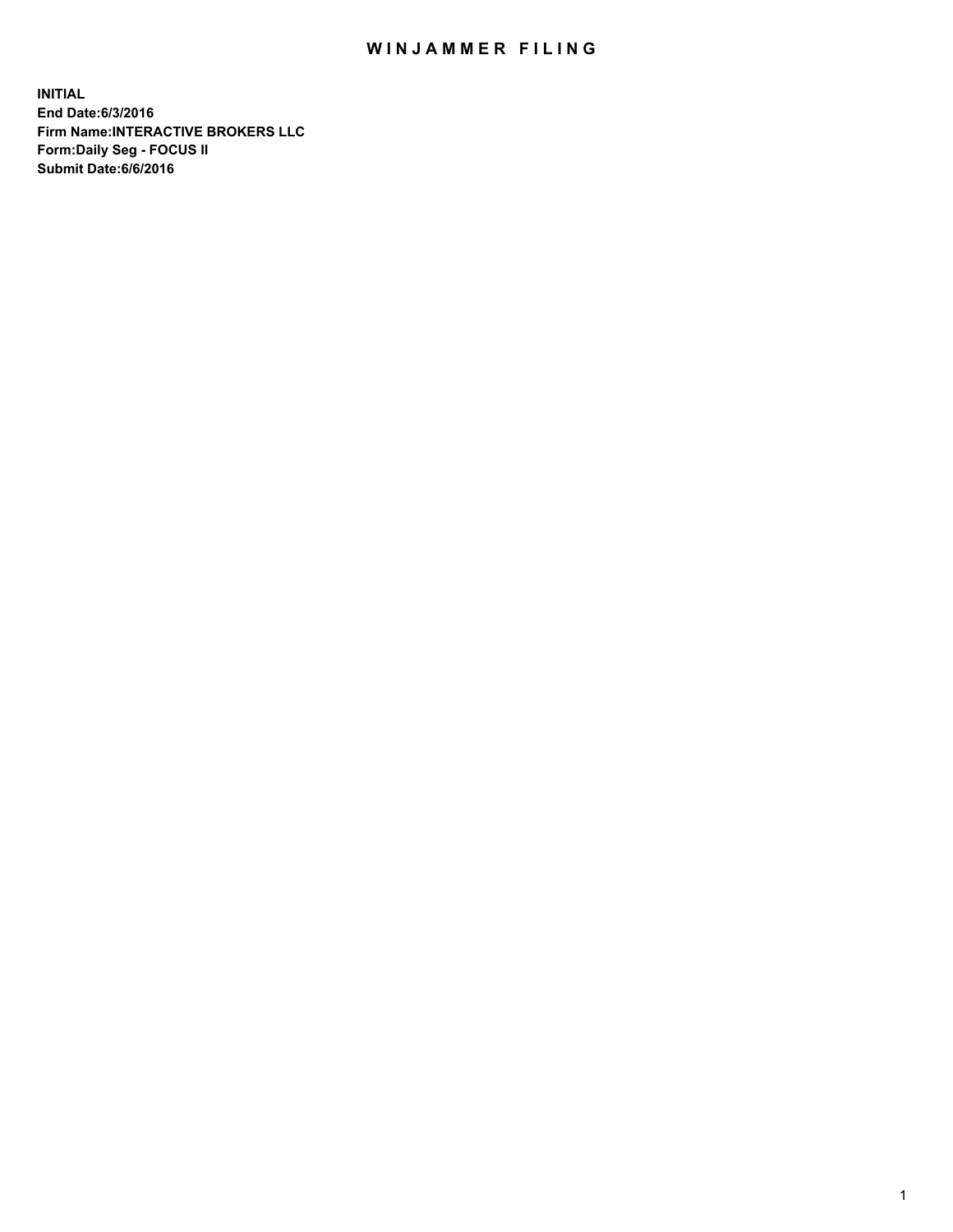## **INITIAL End Date:6/3/2016 Firm Name:INTERACTIVE BROKERS LLC Form:Daily Seg - FOCUS II Submit Date:6/6/2016 Daily Segregation - Cover Page**

| Name of Company<br><b>Contact Name</b><br><b>Contact Phone Number</b><br><b>Contact Email Address</b>                                                                                                                                                                                                                          | <b>INTERACTIVE BROKERS LLC</b><br><b>James Menicucci</b><br>203-618-8085<br>jmenicucci@interactivebrokers.c<br>om |
|--------------------------------------------------------------------------------------------------------------------------------------------------------------------------------------------------------------------------------------------------------------------------------------------------------------------------------|-------------------------------------------------------------------------------------------------------------------|
| FCM's Customer Segregated Funds Residual Interest Target (choose one):<br>a. Minimum dollar amount: ; or<br>b. Minimum percentage of customer segregated funds required:% ; or<br>c. Dollar amount range between: and; or<br>d. Percentage range of customer segregated funds required between: % and %.                       | $\overline{\mathbf{0}}$<br>0<br>155,000,000 245,000,000<br>00                                                     |
| FCM's Customer Secured Amount Funds Residual Interest Target (choose one):<br>a. Minimum dollar amount: ; or<br>b. Minimum percentage of customer secured funds required:%; or<br>c. Dollar amount range between: and; or<br>d. Percentage range of customer secured funds required between: % and %.                          | $\overline{\mathbf{0}}$<br>0<br>80,000,000 120,000,000<br>0 <sub>0</sub>                                          |
| FCM's Cleared Swaps Customer Collateral Residual Interest Target (choose one):<br>a. Minimum dollar amount: ; or<br>b. Minimum percentage of cleared swaps customer collateral required:% ; or<br>c. Dollar amount range between: and; or<br>d. Percentage range of cleared swaps customer collateral required between:% and%. | $\overline{\mathbf{0}}$<br>$\underline{\mathbf{0}}$<br>0 <sub>0</sub><br>0 <sub>0</sub>                           |

Attach supporting documents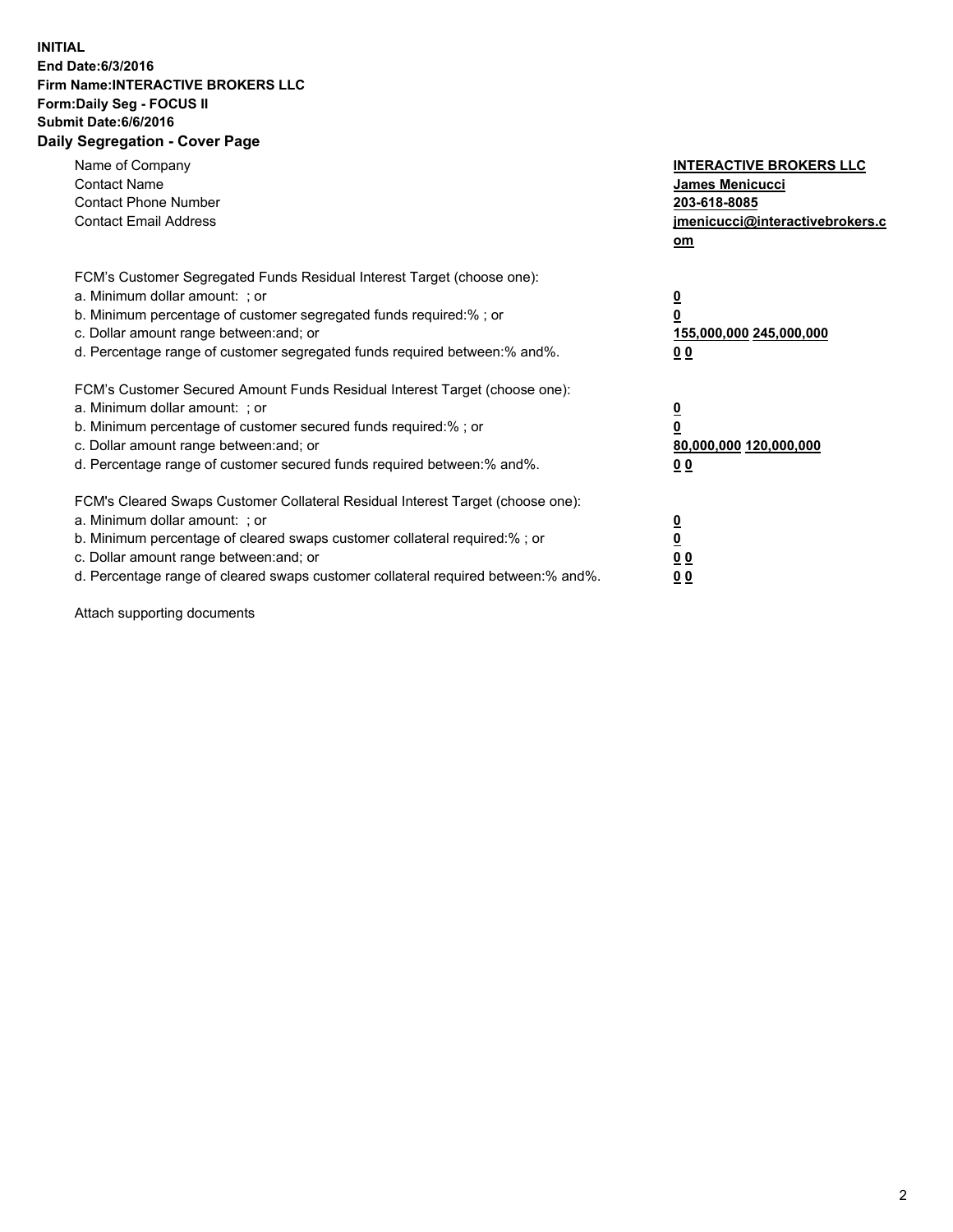## **INITIAL End Date:6/3/2016 Firm Name:INTERACTIVE BROKERS LLC Form:Daily Seg - FOCUS II Submit Date:6/6/2016 Daily Segregation - Secured Amounts**

|     | Foreign Futures and Foreign Options Secured Amounts                                         |                                  |
|-----|---------------------------------------------------------------------------------------------|----------------------------------|
|     | Amount required to be set aside pursuant to law, rule or regulation of a foreign            | $0$ [7305]                       |
|     | government or a rule of a self-regulatory organization authorized thereunder                |                                  |
| 1.  | Net ledger balance - Foreign Futures and Foreign Option Trading - All Customers             |                                  |
|     | A. Cash                                                                                     | 302,948,364 [7315]               |
|     | B. Securities (at market)                                                                   | $0$ [7317]                       |
| 2.  | Net unrealized profit (loss) in open futures contracts traded on a foreign board of trade   | 4,401,441 [7325]                 |
| 3.  | Exchange traded options                                                                     |                                  |
|     | a. Market value of open option contracts purchased on a foreign board of trade              | 53,899 [7335]                    |
|     | b. Market value of open contracts granted (sold) on a foreign board of trade                | -27,886 [7337]                   |
| 4.  | Net equity (deficit) (add lines 1.2. and 3.)                                                | 307,375,818 [7345]               |
| 5.  | Account liquidating to a deficit and account with a debit balances - gross amount           | 72,373 [7351]                    |
|     | Less: amount offset by customer owned securities                                            | 0 [7352] 72,373 [7354]           |
| 6.  | Amount required to be set aside as the secured amount - Net Liquidating Equity              | 307,448,191 [7355]               |
|     | Method (add lines 4 and 5)                                                                  |                                  |
| 7.  |                                                                                             |                                  |
|     | Greater of amount required to be set aside pursuant to foreign jurisdiction (above) or line | 307,448,191 [7360]               |
|     | 6.                                                                                          |                                  |
|     | FUNDS DEPOSITED IN SEPARATE REGULATION 30.7 ACCOUNTS                                        |                                  |
| 1.  | Cash in banks                                                                               |                                  |
|     | A. Banks located in the United States                                                       | 4,700,000 [7500]                 |
|     | B. Other banks qualified under Regulation 30.7                                              | 0 [7520] 4,700,000 [7530]        |
| 2.  | Securities                                                                                  |                                  |
|     | A. In safekeeping with banks located in the United States                                   | 358,075,420 [7540]               |
|     | B. In safekeeping with other banks qualified under Regulation 30.7                          | 0 [7560] 358,075,420 [7570]      |
| 3.  | Equities with registered futures commission merchants                                       |                                  |
|     | A. Cash                                                                                     | $0$ [7580]                       |
|     | <b>B.</b> Securities                                                                        | $0$ [7590]                       |
|     | C. Unrealized gain (loss) on open futures contracts                                         | $0$ [7600]                       |
|     | D. Value of long option contracts                                                           | $0$ [7610]                       |
|     | E. Value of short option contracts                                                          | 0 [7615] 0 [7620]                |
| 4.  | Amounts held by clearing organizations of foreign boards of trade                           |                                  |
|     | A. Cash                                                                                     | $0$ [7640]                       |
|     | <b>B.</b> Securities                                                                        | $0$ [7650]                       |
|     | C. Amount due to (from) clearing organization - daily variation                             | $0$ [7660]                       |
|     | D. Value of long option contracts                                                           | $0$ [7670]                       |
|     | E. Value of short option contracts                                                          | 0 [7675] 0 [7680]                |
| 5.  | Amounts held by members of foreign boards of trade                                          |                                  |
|     | A. Cash                                                                                     | 60,368,743 [7700]                |
|     | <b>B.</b> Securities                                                                        | $0$ [7710]                       |
|     | C. Unrealized gain (loss) on open futures contracts                                         | 187,054 [7720]                   |
|     | D. Value of long option contracts                                                           | 53,899 [7730]                    |
|     | E. Value of short option contracts                                                          | -27,886 [7735] 60,581,810 [7740] |
| 6.  | Amounts with other depositories designated by a foreign board of trade                      | $0$ [7760]                       |
| 7.  | Segregated funds on hand                                                                    | $0$ [7765]                       |
| 8.  | Total funds in separate section 30.7 accounts                                               | 423,357,230 [7770]               |
| 9.  | Excess (deficiency) Set Aside for Secured Amount (subtract line 7 Secured Statement         | 115,909,039 [7380]               |
|     | Page 1 from Line 8)                                                                         |                                  |
| 10. | Management Target Amount for Excess funds in separate section 30.7 accounts                 | 80,000,000 [7780]                |
| 11. | Excess (deficiency) funds in separate 30.7 accounts over (under) Management Target          | 35,909,039 [7785]                |
|     |                                                                                             |                                  |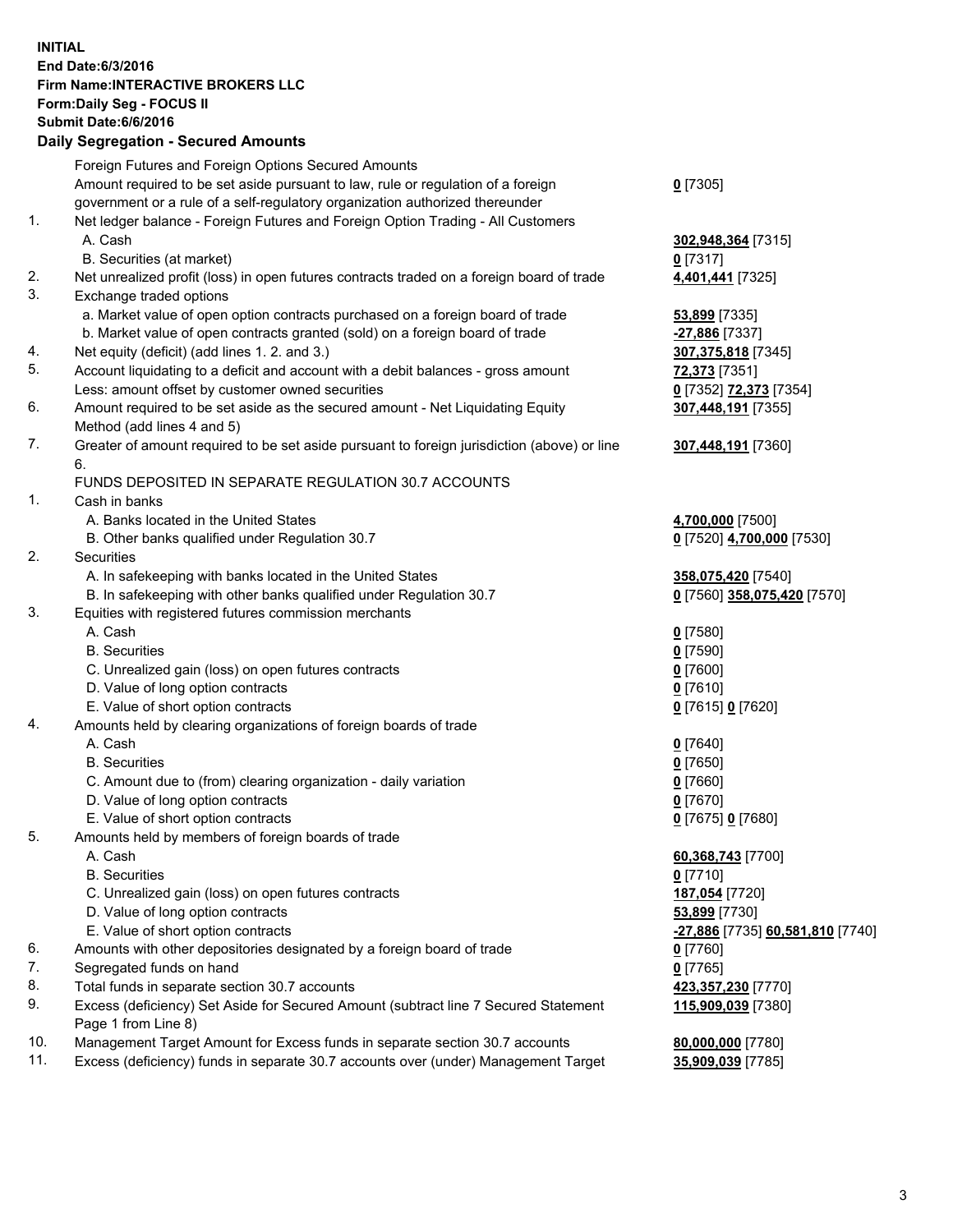**INITIAL End Date:6/3/2016 Firm Name:INTERACTIVE BROKERS LLC Form:Daily Seg - FOCUS II Submit Date:6/6/2016 Daily Segregation - Segregation Statement** SEGREGATION REQUIREMENTS(Section 4d(2) of the CEAct) 1. Net ledger balance A. Cash **2,832,851,510** [7010] B. Securities (at market) **0** [7020] 2. Net unrealized profit (loss) in open futures contracts traded on a contract market **-59,166,313** [7030] 3. Exchange traded options A. Add market value of open option contracts purchased on a contract market **129,524,023** [7032] B. Deduct market value of open option contracts granted (sold) on a contract market **-199,859,140** [7033] 4. Net equity (deficit) (add lines 1, 2 and 3) **2,703,350,080** [7040] 5. Accounts liquidating to a deficit and accounts with debit balances - gross amount **179,304** [7045] Less: amount offset by customer securities **0** [7047] **179,304** [7050] 6. Amount required to be segregated (add lines 4 and 5) **2,703,529,384** [7060] FUNDS IN SEGREGATED ACCOUNTS 7. Deposited in segregated funds bank accounts A. Cash **193,398,431** [7070] B. Securities representing investments of customers' funds (at market) **1,658,736,874** [7080] C. Securities held for particular customers or option customers in lieu of cash (at market) **0** [7090] 8. Margins on deposit with derivatives clearing organizations of contract markets A. Cash **117,969,453** [7100] B. Securities representing investments of customers' funds (at market) **1,020,392,318** [7110] C. Securities held for particular customers or option customers in lieu of cash (at market) **0** [7120] 9. Net settlement from (to) derivatives clearing organizations of contract markets **-12,510,384** [7130] 10. Exchange traded options A. Value of open long option contracts **129,520,414** [7132] B. Value of open short option contracts **-199,855,576** [7133] 11. Net equities with other FCMs A. Net liquidating equity **0** [7140] B. Securities representing investments of customers' funds (at market) **0** [7160] C. Securities held for particular customers or option customers in lieu of cash (at market) **0** [7170] 12. Segregated funds on hand **0** [7150] 13. Total amount in segregation (add lines 7 through 12) **2,907,651,530** [7180] 14. Excess (deficiency) funds in segregation (subtract line 6 from line 13) **204,122,146** [7190] 15. Management Target Amount for Excess funds in segregation **155,000,000** [7194] **49,122,146** [7198]

16. Excess (deficiency) funds in segregation over (under) Management Target Amount Excess